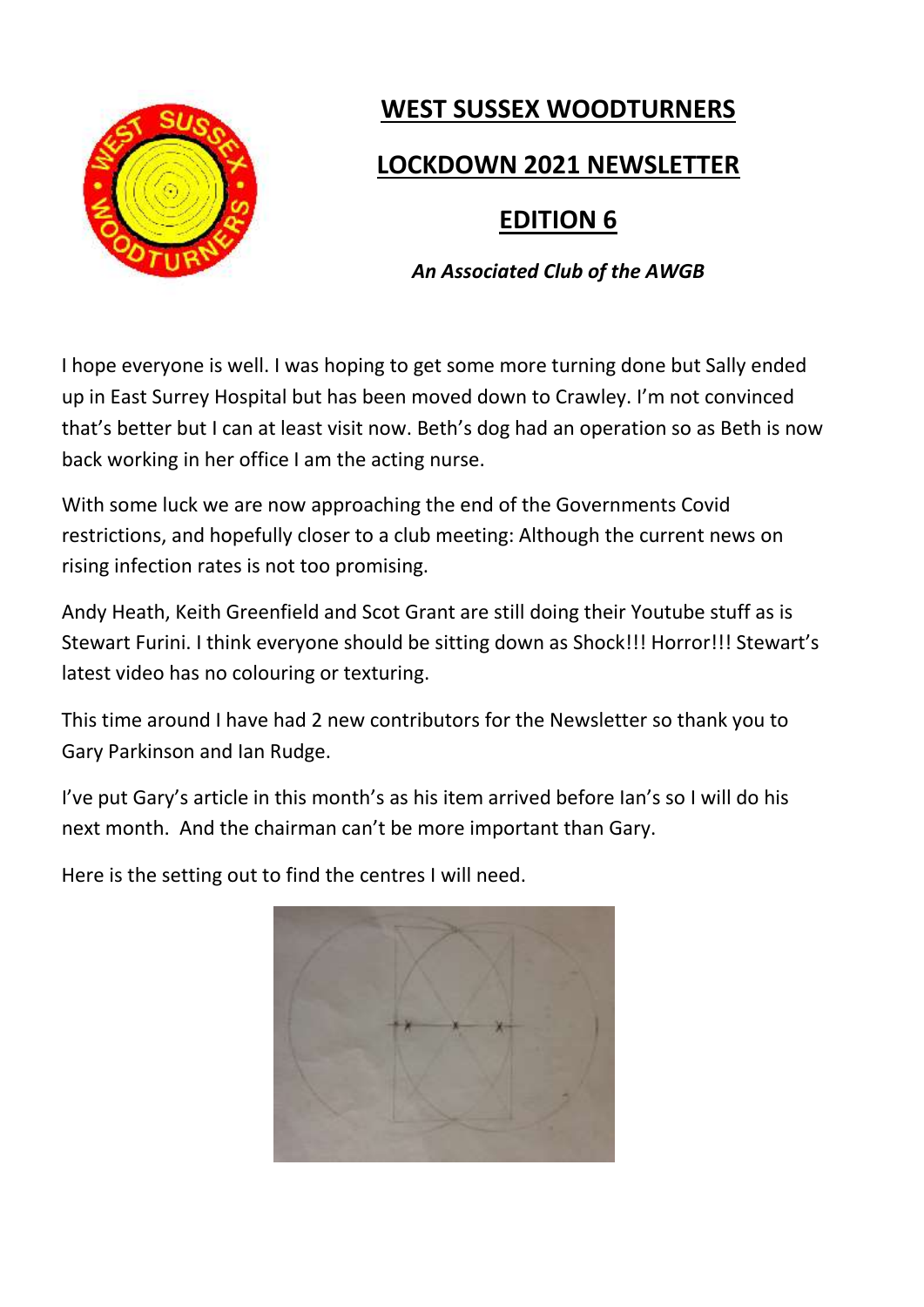This is the temporary base; the 3 small holes are the centres the 2 larger are for the screws.



After squaring up the bottom it is glued to the base and clamped for 10 minutes then screwed to hold it firm.



This is a MDF faceplate that has been used for something before; it has a recess cut in the other side to expand the jaws into. I have drawn a line through the centre to help with lining up.

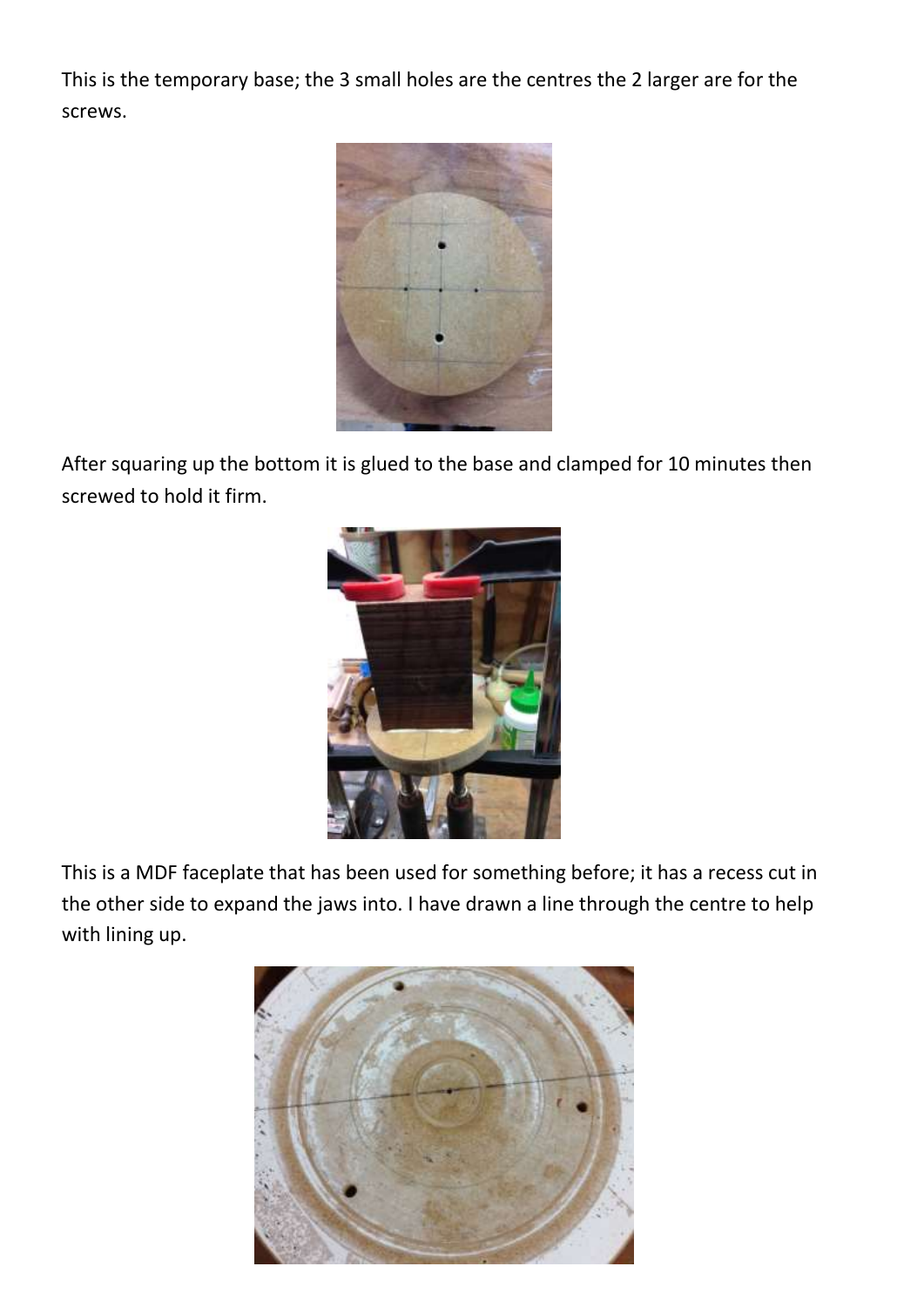The sub base is fixed to the faceplate using the offset centre and the centre line. I added some lead off cuts to help balance the weight. You can see the arc that I plan to cut. Fingers crossed.



Repositioned to start the second cut.

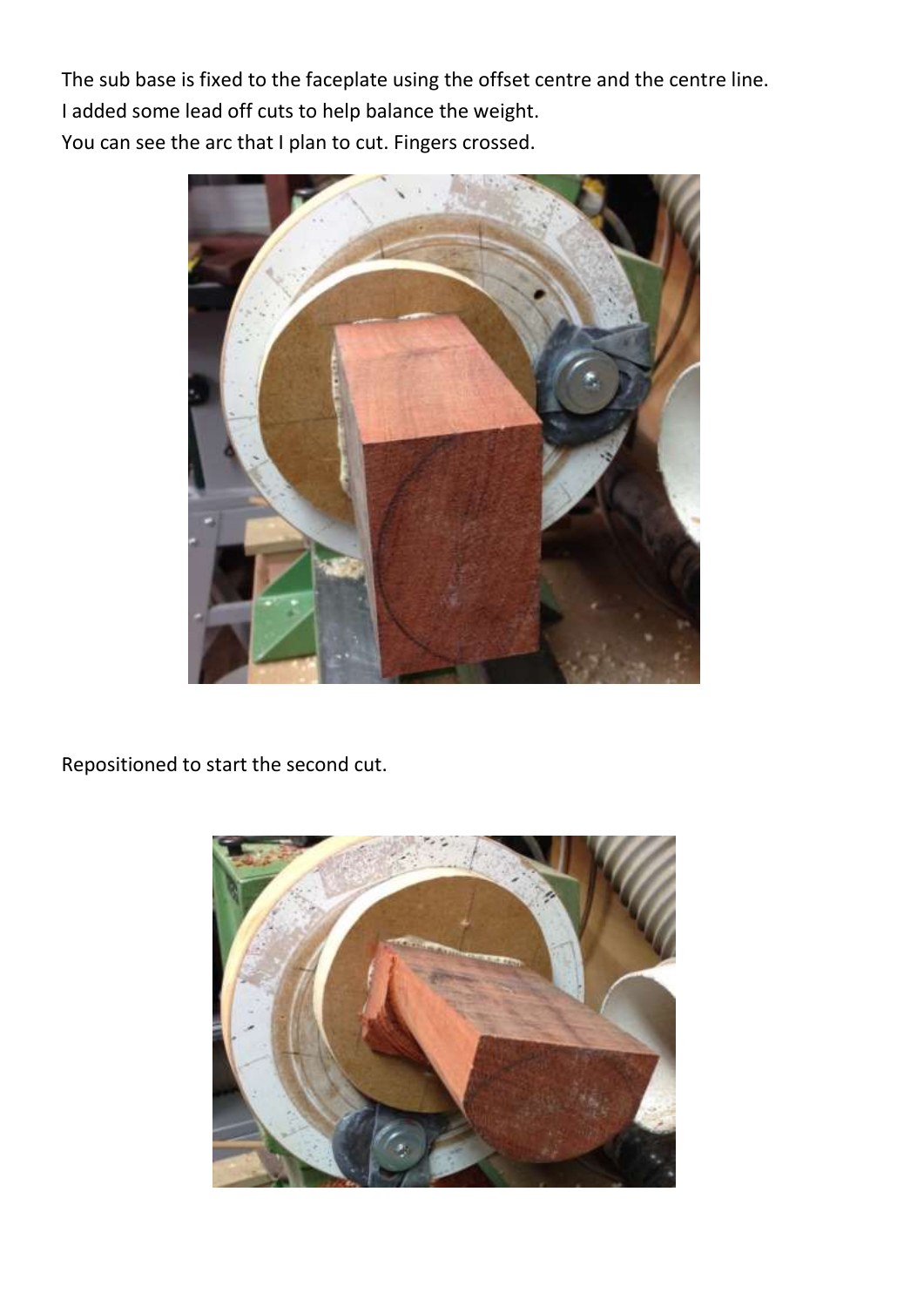Now re fixed centrally on the faceplate to cut a slight shallow across the top and to hollow out.



Now for the lid.

Using some Box, I cut out the little heart shape and sand to finish, then turn the lid, cutting a step and putting a bit of pattern on the bottom before parting off.

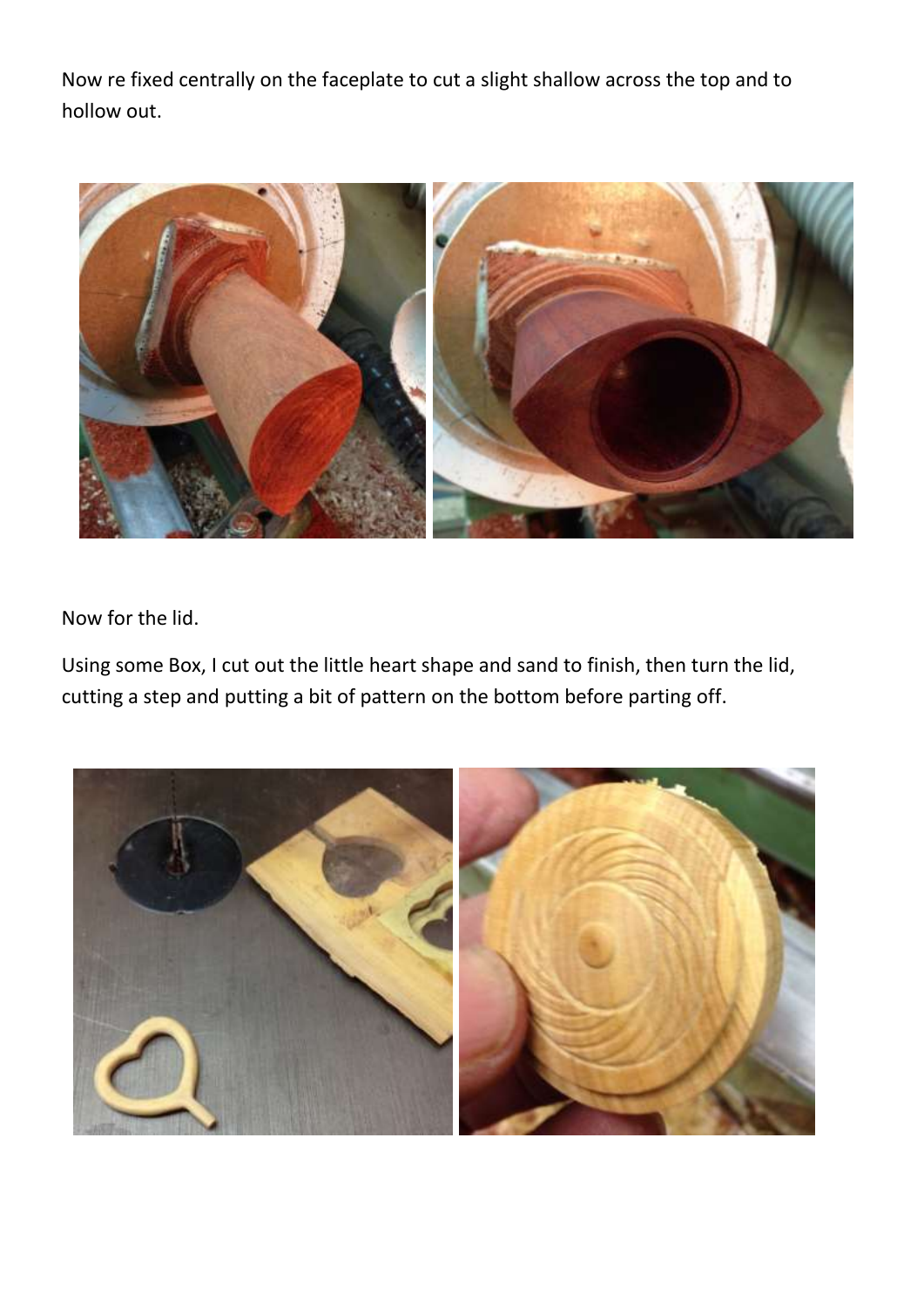The lid is jam chucked and a 3mm hole drilled in the centre before shaping to a dome.



Now that the lid is fitted it is safe to remove the base and cut off the waste.



A bit of sanding to tidy up the bottom